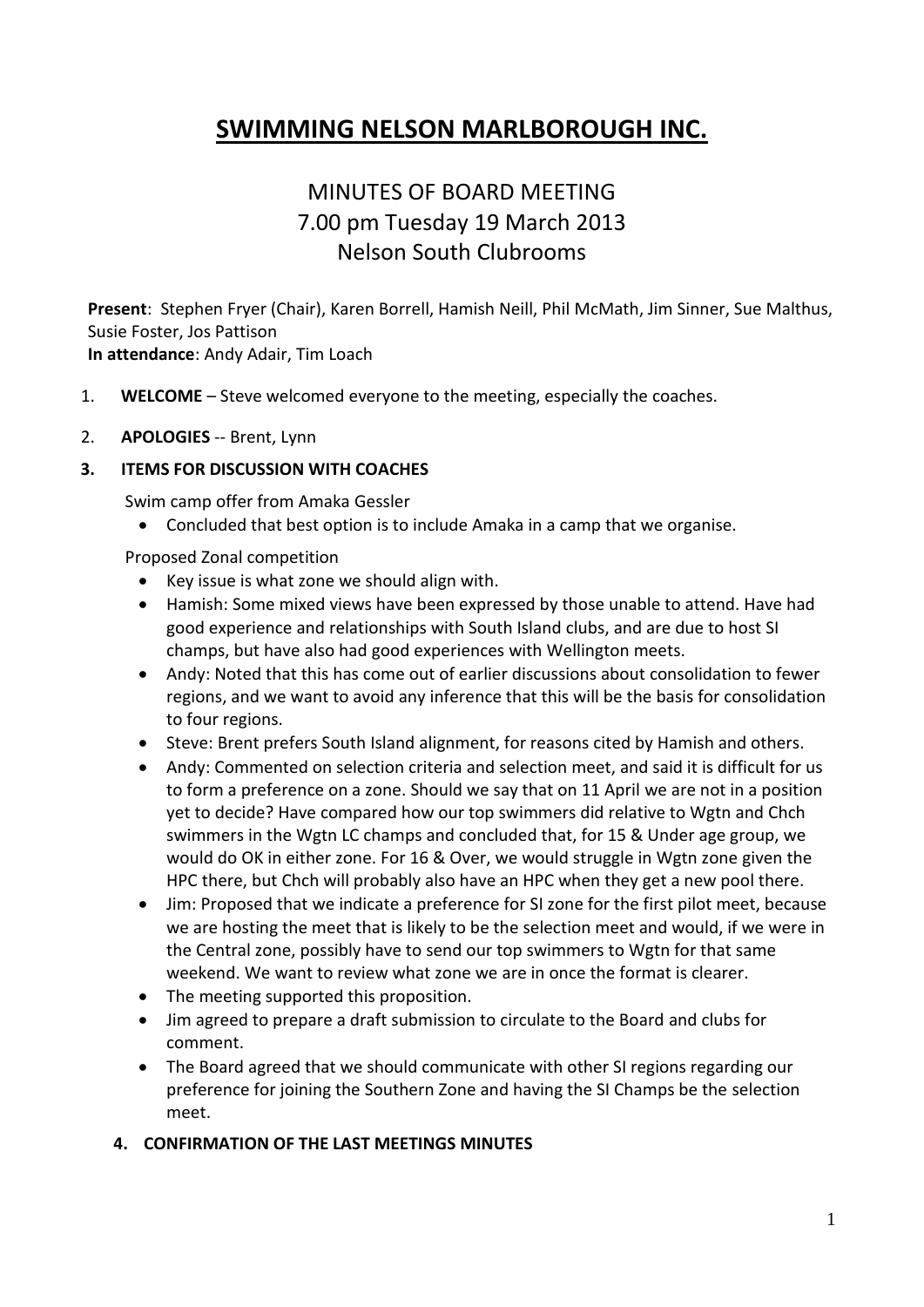*Moved* that the minutes of the meeting of 19 February 2013 be accepted as a true and correct record example and the philosophy of the Phil/Karen/carried

## **5. MATTERS ARISING FROM THE MINUTES**

- Suzie has acquired accounting software but has not received an invoice or request for payment.
- Phil has asked around BSC about missing trophies. Still waiting to hear from Andrew McFarlane. Hamish mentioned that Nelson Club had recovered a box of club trophies from Jules Riley; maybe they have the SNM trophies? Hamish to follow up.
- Phil has spoken to Tony Woodall of Printhouse, who has offered to print the results note pads for free.
- Karen talked to SI Screenprinting about towels for the Adam & Eve winners. Board members suggested that we want embroidered towels instead. Steve suggested talking to Brittania textiles (John) re supply of towels. Suggested that we get 5 years worth of towels. Karen to get further quotes.
- Width of lanes at ASB. Jos rang Kent Stead and asked if SNZ has the certificate for measurement. Reply was that they have it in a box somewhere. Probably also held by TDC but they cannot find it. Phil to measure pool for purpose of determining what size of touch pads to apply for funding for.
- Takaka SC. Steve advised that the club needs Team Manager. He has spoken to them and they need more committee members.

*Moved* that SNM fund half of the cost of purchasing Team Manager for Takaka SC, if purchased by 31 May 2013. The same state of the state of the state of the state of the state of the state of the state of the state of the state of the state of the state of the state of the state of the state of the state

### **6. SECRETARY'S REPORT**

- The Secretary's report was pre-circulated to the Board. There were no questions or comments
- Moved that the Secretary's report be adopted. Steve/Phil/carried

## **7. TREASURER'S REPORT**

- Motueka and Greymouth have money owing.
- Reconciliations. SNM Age Groups: We made a profit of \$2892. SNM C&T: Profit of \$2727 to be shared 50-50 with Nelson South, who hosted the meet
- Invoicing policy and procedures

Issues have arisen with a request from Nelson SC to have an invoice prior to payment. Susie's preference is to receive payment with the TM Entry Report, which provides a clear paper trail. Susie is happy to generate invoices but prefers to do these all at once, and for these to show the date the payment has been received so that it is easy to match for GST returns. Clubs including Nelson SC are already doing other payments, including SNZ registrations, in this way.

Steve requested that Karen go back to Nelson SC and discuss this with their committee and report back.

• Moved that the Treasurer's report be accepted. Susie/Sue/carried.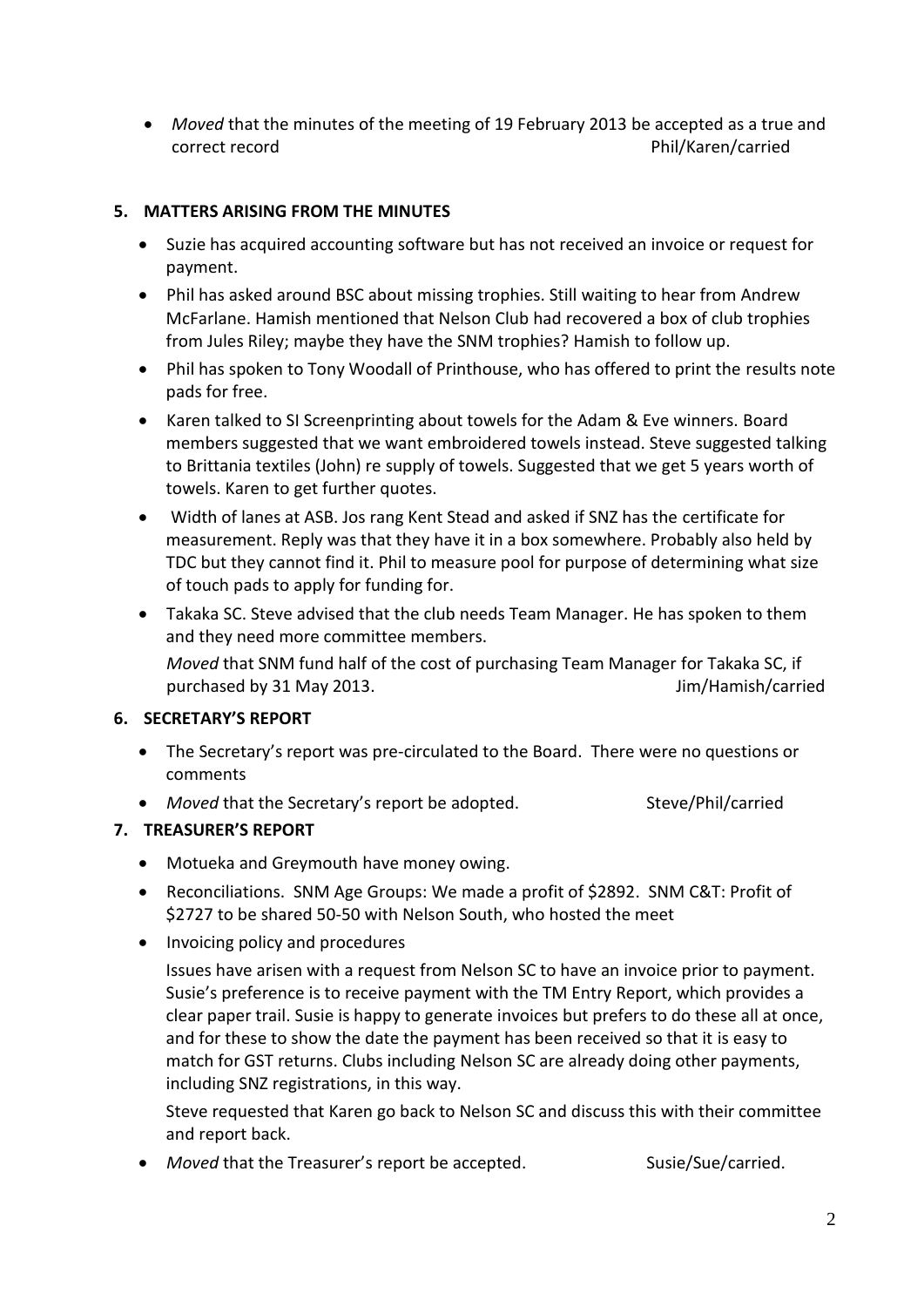### **8. REGISTRAR/RECORDS REPORT**

- Jim tabled his report (see attached).
- *Moved* that the Records be confirmed and that the Registrar's report be adopted.

Jim/Phil/carried

## **9. PUBLICITY/COMMUNICATION REPORT**

 Good coverage on NAGs results. Nice article tonight on Tim Loach being finalist for Club Coach of the Year.

## **10. FUNDING REPORT**

- Lynn reported that NZCT has approved grant of \$2100 toward the cost (\$2300) of a new starter box for SNM. Susie to advise Lindie when funds have been received, and then Lindie requested to submit order for starter box (as per quote, must have remote microphone) to be delivered to Steve Fryer, 159C Queen St, Richmond 7020.
- Grant application lodged with Trillian Trust for \$4138.50 for funding for medals for the SI Champs.
- Need to order printed ribbons for the SNM Winter meet. Sue will bring an estimate back to next meeting.

## **11. TECHNICAL**

• Ivon reported the following new officials have been certified as qualified:

Rodney Trevurza – Referee Kirsten Rukuwai – Referee Fletcher Kydd - Referee Steve Ransby – IOT Sonia Ransby – IOT Dean Coulton – IOT Hamish Neill - IOT Jim Sinner – Control Room Supervisor

 Hamish observed that starters in Wgtn meets are holding swimmers quite a bit longer between "Take Your Marks" and the buzzer, compared to our practice in Nelson-Marlborough. Steve will have a discussion re this when officials next meet.

## **12. COACHING REPORT**

No report

## **13. GENERAL BUSINESS**

- SNZ Teleconference Meeting no comments or questions
- Contribution for Tim Loach to attend SNZ Awards *Moved* that SNM pay Tim's flights and hotel costs of \$516 to attend the awards dinner. Steve/Hamish/carried

 Winter swimming at both pools ASB (Vaughn) has informally indicated that Nelson South & Waimea will have access to the same lane space as last year. Riverside has given those clubs the lanes they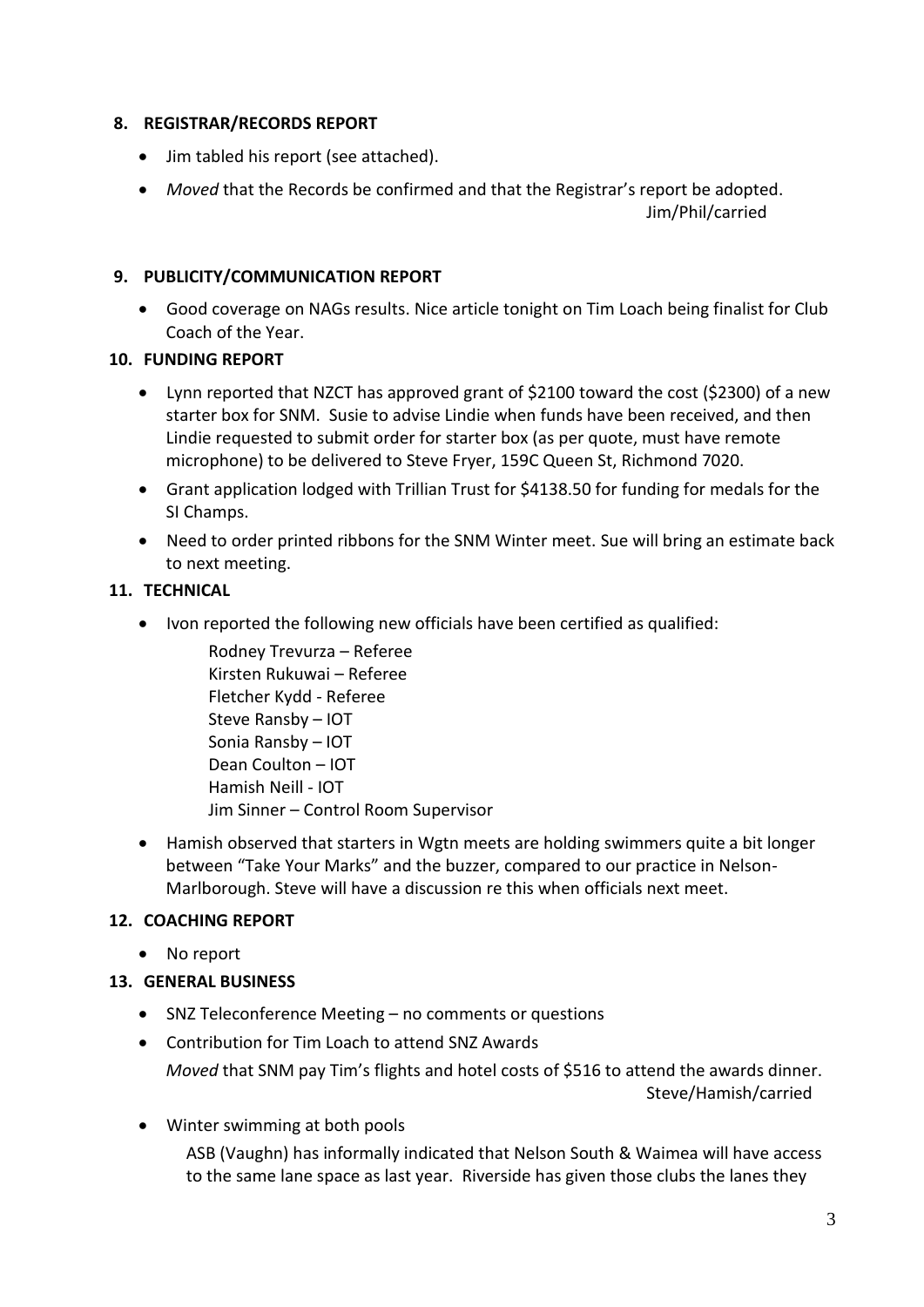had last year for Senior swimmers, but the clubs are very short for Juniors as CLM wants the lane space to expand its 'Learn to Swim' programme. Jos suggested that we might need to look at morning training for Juniors.

Hamish will follow up with Nigel Rukuwai and Sue Malthus to confirm what lane space and conditions to accept.

- SI Committee/message from David Prattley
	- $\circ$  Phil: noted that SI C&T Champs 2014 will be in Invercargill, and that we will have them in 2015.
	- $\circ$  David Prattley has agreed that, given difficulties acquiring touch pads, we have approval to use semi-automatic gear for this year's SI Champs, over 8 lanes. Phil suggested that we might need to spend some money on our gear to give us the best shot at running a good meet.
- Upcoming meets
	- $\circ$  All going well for Secondary School meets and SI champs. Phil getting award podiums painted etc. Will be requests for officials etc coming later.

### **14. BOARD TIME**

No items

## **15. NEXT MEETING**

- Tues 16 April, venue TBC
- Meetings in May and June will be third Tues of month (21 May and 18 June)

Meeting closed at 9:30 pm

### **List of Tasks**

- 1) **Phil** to measure width of lanes at ASB, for touch pads
- 2) **Jim** to seek waiver for unregistered swimmers rule for Secondary School meets
- 3) **Karen** to get quotes for Adam & Eve towels & embroidery
- 4) **Sue** to get estimate for Winter Meet ribbons
- 5) **Steve** to provide information on new officials assessment to Jim for posting on website
- 6) **Steve and Brent** meet with Nayland SC (in progress)
- 7) **Steve** to talk to Takaka SC about purchasing TM and recorder role
- 8) **Hamish** to follow up with Rileys re missing SNM trophies
- 9) **Jim** to prepare a draft submission on zonal competition to circulate to the Board and clubs for comment
- 10) **Karen** to discuss invoicing policy and procedures with Nelson SC
- 11) **Lindie** to order starter box for delivery to Steve Fryer (once funds have been received)
- 12) **Steve** to discuss start procedures (timing) when officials next meet
- 13) **Hamish** to follow up with Nigel Rukuwai and Sue Malthus re winter lane space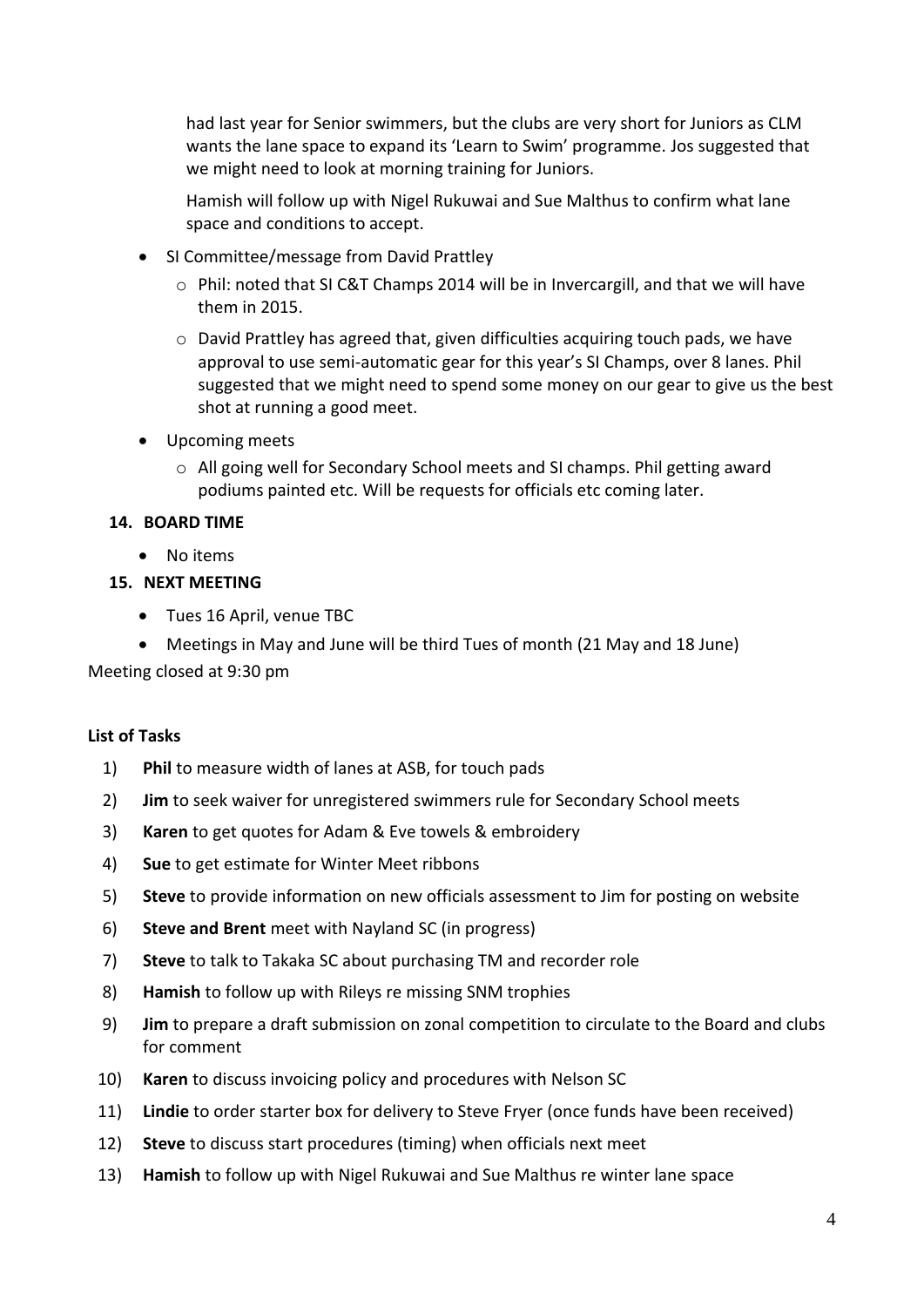# 17 March 2013 **Registrar's Report to Swimming Nelson Marlborough**



## **1. Incorrect time at Waimea Carnival**

Further to my report last month, I have deleted the incorrect time for Jacob Johnston of Nelson Club in the 110 yards butterfly at Waimea, which was recorded as 36.18 seconds. In investigating this further, I also detected an incorrect time for Sam Foster of Nelson South in the following event, the 220 yd freestyle, which was recorded as 1:17:49. It now appears that some of the deck cards got mixed up and used for the wrong swimmers, but the Waimea Recorder has been unable to re-assemble them in a logical sequence. I have therefore deleted Sam Foster's incorrect time as well as Jacob's.

## **2. SNM Records**

There were 31 new SNM records set at NAGs in Wellington, including 3 new open records (2 by Sara Gane breaking 1994 breaststroke records held by Kyla Steenhart). Kaiori McGuinniety set eight new age group records and one open record.

The times listed below are faster than existing SNM records.

*I recommend* that the times listed below be confirmed as SNM records.

|                                                                 | LC/ |     | M/ |          |                        |                     |                                  |
|-----------------------------------------------------------------|-----|-----|----|----------|------------------------|---------------------|----------------------------------|
| Event                                                           | SC  | Age | F  | New time | Swimmer                | Club                | Previous record holder           |
| National Age Group Championships Wellington 26 Feb - 2 Mar 2013 |     |     |    |          |                        |                     |                                  |
| 200 Free                                                        | LC  | 14  | F  | 2:12.75  | Phillippa Dwyer        | <b>Nelson South</b> | Josie Kydd NAGs 2009             |
| 50 Breast                                                       | LC  | 14  | F  | 34.31    | Sara Gane              | Blenheim            | Sara Gane Wgtn LC 2013           |
| 100 Breast                                                      | LC  | 14  | F  | 1:14.54  | Sara Gane              | Blenheim            | Sara Gane Wgtn LC 2013           |
| 200 Breast                                                      | LC  | 14  | F  | 2:42.34  | Sara Gane              | Blenheim            | Sara Gane Wgtn LC 2013           |
| 800 Free                                                        | LC  | 15  | F  | 9:41.37  | Amy Coulton            | Nelson South        | Laurie Williams 1995             |
| 400 Free                                                        | LC  | 16  | F  | 4:47.28  | <b>Madisen Stanley</b> | <b>Nelson</b>       | Megan Ramsay 1999                |
| 800 Free                                                        | LC  | 16  | F  | 9:43.95  | <b>Madisen Stanley</b> | <b>Nelson</b>       | Madisen K. Stanley Wgtn LC 2013  |
| 200 Free                                                        | LC  | 17  | F  | 2:13.83  | Grace Woodall          | Nelson South        | Megan Ramsay 1999                |
| 800 Free                                                        | LC  | 17  | F  | 9:46.05  | Grace Woodall          | Nelson South        | Megan Ramsay 1999                |
| 50 Back                                                         | LC  | 17  | F  | 32.98    | Grace Woodall          | <b>Nelson South</b> | Hannah Saunders Canty As 2003    |
| 100 Back                                                        | LC  | 17  | F  | 1:09.51  | Grace Woodall          | <b>Nelson South</b> | Hannah Saunders Canty As 2003    |
| 200 Back                                                        | LC  | 17  | F  | 2:31.31  | Grace Woodall          | <b>Nelson South</b> | Hannah Saunders Canty As 2003    |
| 200 IM                                                          | LC  | 17  | F  | 2:32.40  | Grace Woodall          | <b>Nelson South</b> | Emma Thomson SI Champs 2006      |
| 50 Free                                                         | LC  | 13  | M  | 26.27    | Sam McKenzie           | Nelson              | Sam McKenzie Wgtn LC 2013        |
| 100 Free                                                        | LC  | 13  | M  | 57.54    | Sam McKenzie           | Nelson              | Sam McKenzie Wgtn LC 2013        |
| 200 Free                                                        | LC  | 13  | M  | 2:06.66  | Sam McKenzie           | <b>Nelson</b>       | Hayden Clemett 1994              |
| 400 Free                                                        | LC  | 13  | M  | 4:32.31  | Sam McKenzie           | <b>Nelson</b>       | Fraser Neill CantyWC Champs 2010 |
| <b>50 Fly</b>                                                   | LC  | 13  | M  | 28.31    | Sam McKenzie           | Nelson              | Sam McKenzie Wgtn LC 2013        |
| 400 Free                                                        | LC  | 16  | M  | 4:25.86  | William L. Borrell     | Nelson              | Mark Jackson NAGs 2008           |
| <b>50 Fly</b>                                                   | LC  | 16  | M  | 27.82    | William L. Borrell     | Nelson              | Kaiori McGuinniety Wgtn LC 2012  |
| 200 Free                                                        | LC  | 18  | м  | 2:01.88  | Kaiori McGuinniety     | <b>Nelson South</b> | Jono Lee at QEII Winter 2010     |
| 400 Free                                                        | LC  | 18  | M  | 4:17.67  | Kaiori McGuinniety     | <b>Nelson South</b> | Jono Lee at QEII Winter 2010     |
| 50 Back                                                         | LC  | 18  | M  | 30.20    | Kaiori McGuinniety     | <b>Nelson South</b> | Ben Drummond SI Champs 2002      |
| 100 Back                                                        | LC  | 18  | M  | 1:06.17  | Kaiori McGuinniety     | <b>Nelson South</b> | Ben Drummond SI Champs 2002      |
| 200 Back                                                        | LC  | 18  | M  | 2:19.72  | Kaiori McGuinniety     | <b>Nelson South</b> | Ben Drummond SI Champs 2002      |
| 50 Fly                                                          | LC  | 18  | Μ  | 27.69    | Kaiori McGuinniety     | Nelson South        | Mark Jackson SI Sec Schools 2009 |